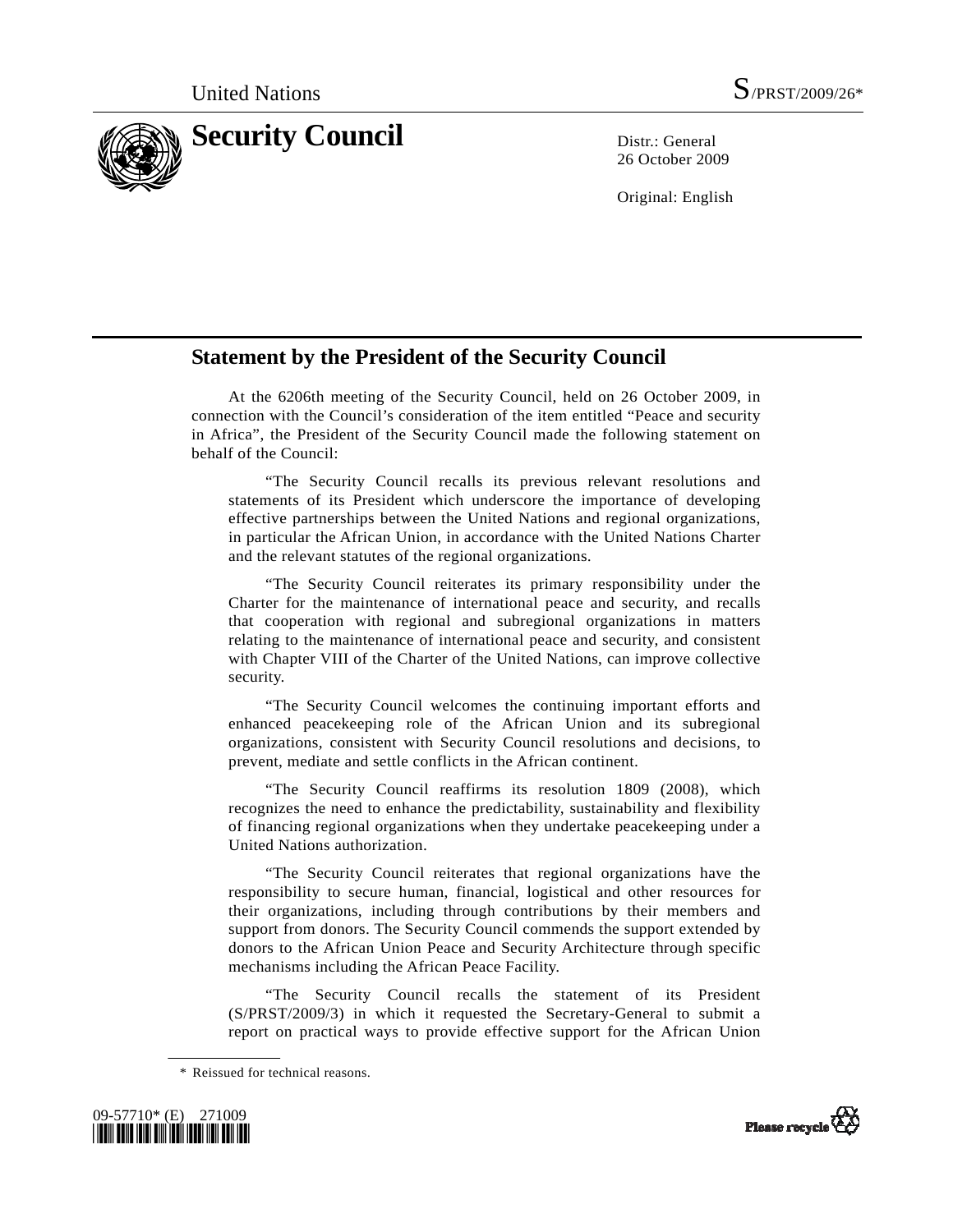when it undertakes peacekeeping operations authorized by the United Nations, that includes a detailed assessment of the recommendations contained in the report of the African Union-United Nations panel (A/63/666-S/2008/813), in particular those on financing, as well as on the establishment of a joint African Union-United Nations team. The Security Council notes that the aforementioned report is an important contribution towards the overall efforts to enhance the capacity of the African Union in undertaking peacekeeping operations.

 "The Security Council notes with appreciation the report of the Secretary-General on support to African Union peacekeeping operations authorized by the United Nations (A/64/359-S/2009/470).

 "The Security Council reiterates the importance of establishing a more effective strategic relationship between the United Nations Security Council and the African Union Peace and Security Council and between the United Nations Secretariat and the African Union Commission. The Council encourages further enhancement of regular interaction, coordination and consultation between the United Nations and the African Union on matters of mutual interest. The Security Council notes the ongoing efforts by the Secretariat and the Commission in this regard.

 "The Security Council underlines the importance of expediting the implementation, in close consultation with other international partners, of the 2006 United Nations-African Union Ten-Year Capacity-Building Programme for the African Union mainly focusing on peace and security, in particular the operationalization of the African Union Standby Force and the continental early warning system. The Security Council supports the ongoing efforts to strengthen the African Peace and Security Architecture and reiterates its call for the international community, particularly the donors, to fulfil their commitments as endorsed by the 2005 World Summit Outcome document.

 "The Security Council recognizes that, in deploying peacekeeping operations authorized by the Security Council, the African Union is contributing towards maintenance of international peace and security, in a manner consistent with the provisions of Chapter VIII of the United Nations Charter.

 "The Security Council notes the assessment of the options for financing African Union peacekeeping operations authorized by the Security Council outlined in the report of the Secretary- General and expresses its intention to keep all options under consideration.

 "The Security Council notes that the African Union needs to enhance its institutional capacity to enable it to effectively plan, manage and deploy peacekeeping operations. The Security Council, in this regard, calls upon the African Union, in the context of developing its Strategic Plan for 2009-2012, to develop a long-term, comprehensive capacity-building road map in consultation with the United Nations and other international partners.

 "The Security Council underlines the need for the United Nations and the African Union to study the lessons learned from the Light and Heavy support packages for AMIS, the logistics package for AMISOM, as well as